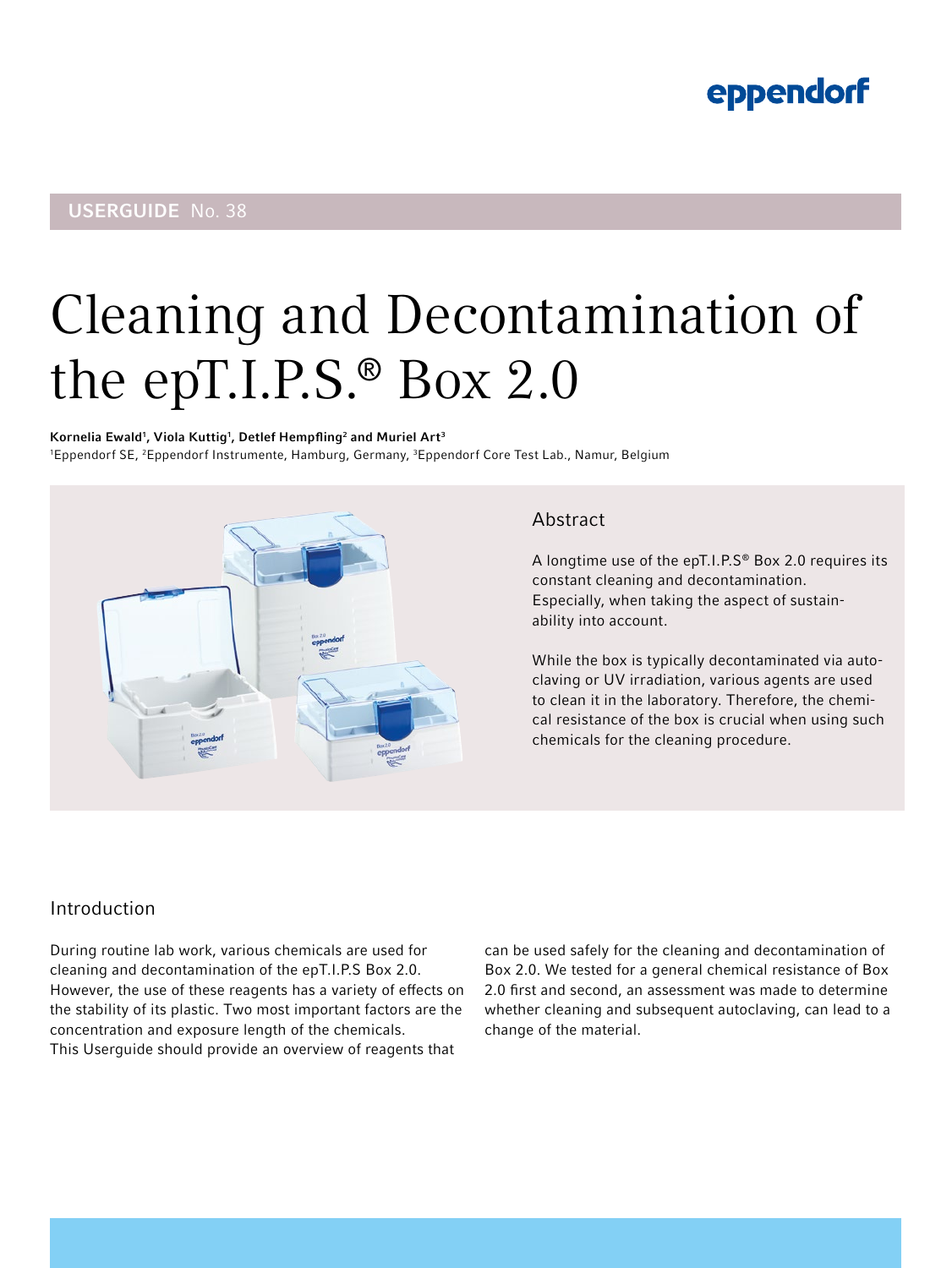# eppendorf

# Materials and Methods

#### **Materials**

- > epT.I.P.S. Box 2.0 (for epT.I.P.S. 10-300 µL)
- > Autoclave (Tuttauner, Autoclave 3840 EL-D)
- > Cleaning and decontamination agents:
	- > Biocidal™ ZF (WAK Chemie Medical GmbH, Lot N°327181)
	- > COUNT-OFF Liquid Concentrate 2% (PerkinElmer®, Lot N°129-17461)
	- > COUNT-OFF Surface Cleaner (PerkinElmer®, Lot N°121- 091101)
	- > Dismozon® pure 4% (Hartman, Lot N°913237)
	- > DNA AWAY® (Fisher, Lot N°19190323)
	- > DNA-ExitusPlus™ (PanReac AppliChem, Lot N°4Q013459)
	- > Formaldehyde 6% (Sigma Aldrich, Lot N°072K3686)
	- > Helipur® 6% (B. Braun, Lot N°19325M20)
	- > Hexaquart® S 5% (B. Braun, Lot15194M19)
	- > Korsolex® basic 5% (BODE, Lot N°370816)
	- > Meliseptol® (B. Braun, Lot N°12472M07)
	- > Sodium hypolchlorite 10% (VWR International, Lot N°19K154011)
	- > Sodium hypolchlorite 6% (VWR International, Lot N°19K154011)
	- > RNase Away® (ThermoFisher SCIENTIFIC, Lot N°18520482)
	- > RNase-ExitusPlus™ (PanReac AppliChem, Lot N°6G015763)
	- > Hydrogen peroxide 35% (J.T. Baker®, Lot N°1926501862)
	- > Ethanol 70% (VWR International, Lot N°20G214018)
	- > Isopropyl alcohol 70%, (VWR International, Lot N°21D014126)
	- > Cidex® OPA (Johnson & Johnson, Lot N°270421/090
	- > Sodium hypochlorite 4% (VWR International, Lot N°19K154011)
	- > Sterilium® (BODE, Lot N°492021)

#### Method 1: Wipe test

#### Procedure

- > Soak a paper towel in cleaning or decontamination agent
- > Wipe the lid and all surfaces of the lower part of the box according to the manufacturer instruction time
- > Dry the Box and Lid
- > Rinse the lid and the box with sterile water
- > Visually inspect the parts of the Box for chemical resistance by comparing it to an untreated Box 2.0

## Method 2: Decontamination in conjunction with autoclaving

#### Procedure protocol A:

- > Incubate the lid and the lower part of the Box 2.0 with 10 mL of reagent for 24 h
- > Empty the lid and the lower part of the Box 2.0
- > Inspect the parts and keep the residual quantity of reagent inside both parts
- > Immediately autoclave lid and lower part\*
- > Cool the parts of the Box 2.0 to room temperature
- > Visually inspect the parts of the Box 2.0 for chemical resistance by comparing it to an Box 2.0 treated with water

#### Procedure protocol B:

- > Fill the lower part of Box 2.0 with 50 mL reagent
- > Close the Box 2.0 and place it into a sealing bag
- > Autoclave immediately\*
- > Cool the Box 2.0 to room temperature
- > Visually inspect the parts of the Box 2.0 for chemical resistance by comparing it to Box 2.0 treated and autoclaved with water

#### \*Parameter

| 121 $\degree$ C |
|-----------------|
| 1 bar           |
| 20 min.         |
|                 |

#### \*Program run

- > Autoclave filled with demineralized water, which is heated to reach the sterilization temperature,
- > After the sterilization temperature has been reached, it remains constant throughout the set sterilization time.
- > Slow release of steam; steam is released from the chamber until the atmospheric pressure is reached.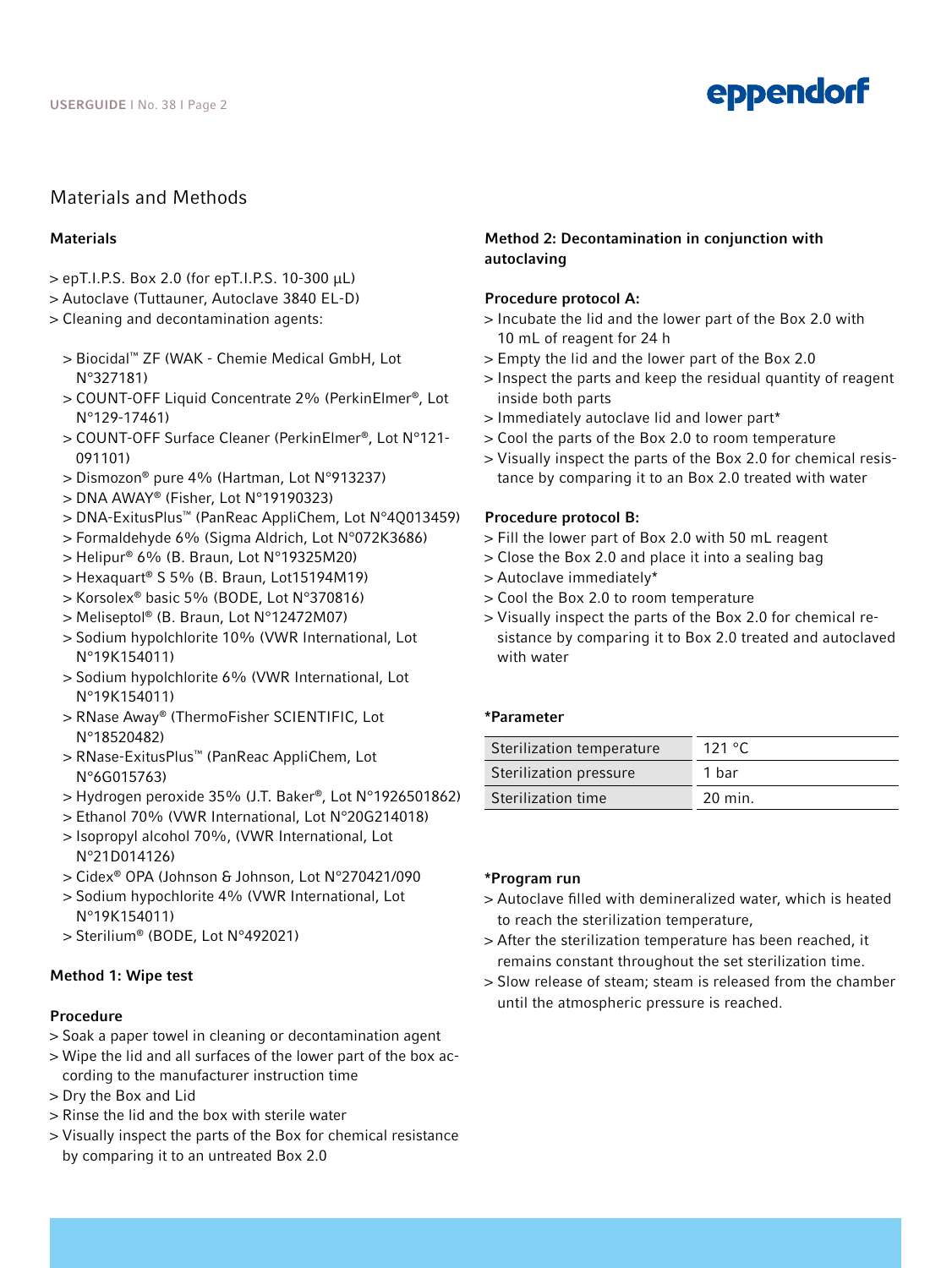# Results

First, the chemical resistance of both parts of the Box 2.0 was assessed by the wipe test. The lid and the lower part of Box 2.0 were resistant to all tested cleaning and decontamination agents since no surface damages were observed. The results are presented in figure 1 and table 1.



Figure 1: Results of the wipe test. The Box and the lid are resistant to the used cleaning agents.

| Reagent                            | Concentration | Lid | <b>Box</b> |
|------------------------------------|---------------|-----|------------|
| <b>Biocidal ZF</b>                 |               | r   | r          |
| <b>COUNT-OFF Liquid Concentrat</b> | 2%            | r   | r          |
| <b>COUNT-OFF Surface Cleaner</b>   |               |     |            |
| Dismozon pure                      | 4%            |     | r          |
| <b>DNA AWAY</b>                    |               | r   | r          |
| <b>DNA-ExitusPlus</b>              |               | r   | r          |
| Formaldehyde                       | $6\%$         |     | r          |
| Helipur                            | 6%            |     |            |
| Hexaquart S                        | $5\%$         |     |            |
| Korsolex basic                     | 5%            | r   | r          |
| Meliseptol                         |               |     |            |
| Sodium hypolchlorite               | 10%           |     |            |
| Sodium hypolchlorite               | 6%            | r   | r          |
| RNase Away                         |               | r   | r          |
| RNase-ExitusPlus                   |               | r   | r          |
| Hydrogen peroxide                  | 35%           | r   | r          |
| Ethanol                            | 70%           |     |            |
| Isopropyl alcohol                  | 70%           | r   | r          |
| Cidex OPA                          |               | r   | r          |
| Sodium hypochlorite                | 4%            | r   | r          |
| Sterilium                          |               | r   | r          |
| Water                              |               |     |            |

resistant

 $\Box$ 

Table 1: Resistance of epT.I.P.S. Box 2.0 to commonly used cleaning and decontamination agents by wiping method.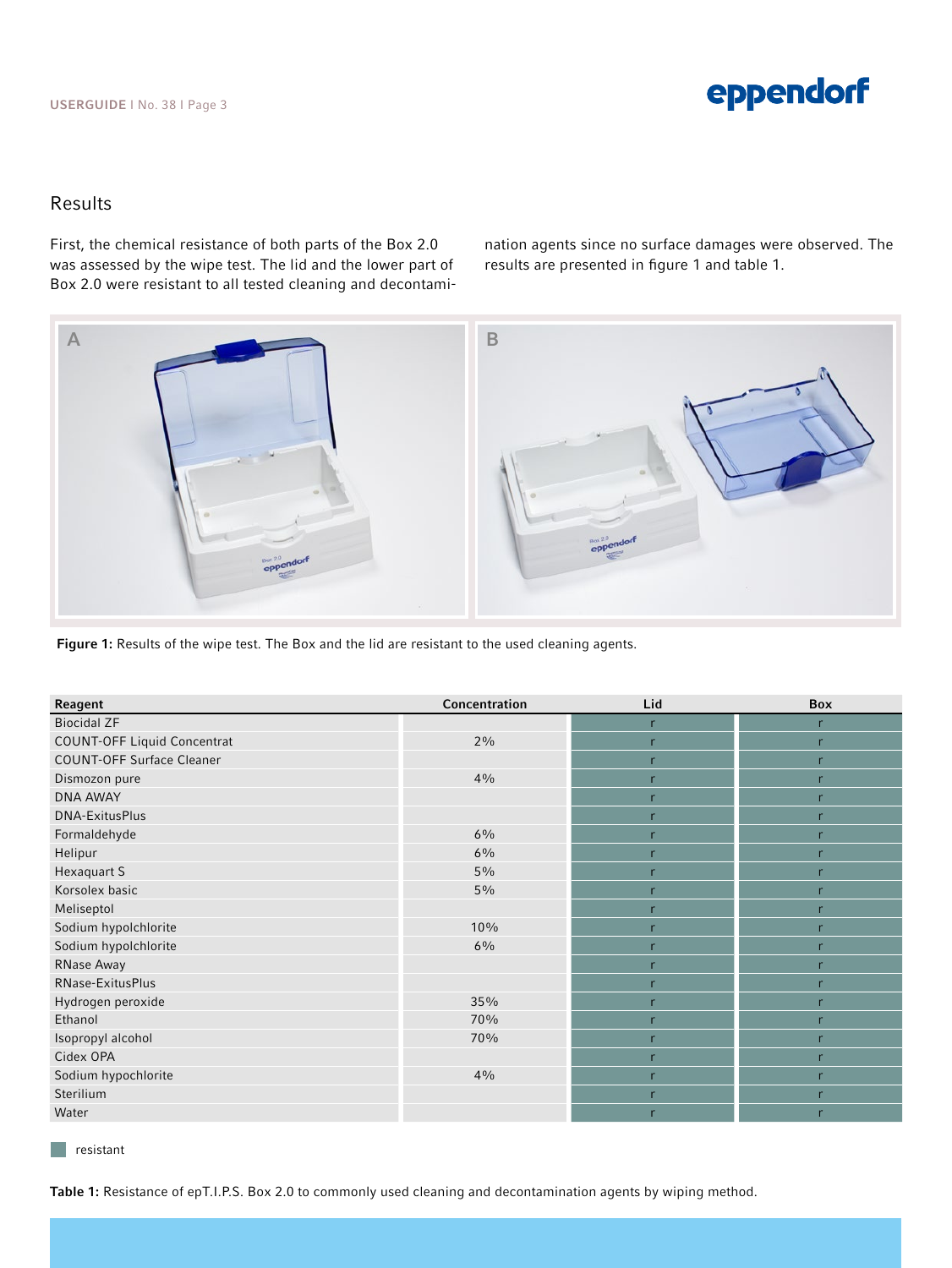

In the second step, the chemical resistance of Box 2.0 was assessed for an incubation with the cleaning and decontamination reagent for 24 h and a subsequent autoclaving run. Before autoclaving the resistance of Box 2.0 was analyzed

after 24 h incubation with the chemical. The data presented in table 2 (left part) indicates that the surface of Box 2.0 can already be slightly altered by the presence of small traces or residues after a 24 h incubation time.

| Reagent                            | Concentration           | Lid             | <b>Box</b>                             | Lid                           | <b>Box</b>   |
|------------------------------------|-------------------------|-----------------|----------------------------------------|-------------------------------|--------------|
|                                    |                         | 24 h incubation |                                        | 24 h incubation + autoclaving |              |
| <b>Biocidal ZF</b>                 |                         | r               | $r_{\parallel}$                        | r                             | r            |
| <b>COUNT-OFF Liquid Concentrat</b> | 2%                      | r               | $r_{\parallel}$                        | $\mathsf{C}$                  | $\mathsf{C}$ |
| <b>COUNT-OFF Surface Cleaner</b>   |                         | r               | r                                      | $\mathsf{C}$                  | $\mathsf{C}$ |
| Dismozon pure                      | 4%                      | $\mathsf{C}$    | $\mathbf{C}$                           | n                             | $\mathsf{C}$ |
| <b>DNA AWAY</b>                    |                         | r               | $r_{\parallel}$                        | $\mathsf{r}$                  | r            |
| <b>DNA-ExitusPlus</b>              |                         | r               | $r_{\parallel}$                        | $\mathsf{r}$                  | n            |
| Formaldehyde                       | 6%                      | r               | r                                      | r                             | r            |
| Helipur                            | 6%                      | $\mathsf{C}$    | $\mathbf{C}$                           | $\mathsf{C}$                  | $\mathsf{C}$ |
| Hexaquart S                        | $5\%$                   | r               | r                                      | n                             | n            |
| Korsolex basic                     | $5\%$                   | r               | r                                      | r                             | r            |
| Meliseptol                         |                         | r               | $r_{\parallel}$                        | n                             | $\mathsf{C}$ |
| Sodium hypolchlorite               | 10%                     | $\mathsf{C}$    | $\mathsf{C}$                           | $\mathsf{C}$                  | $\mathsf{C}$ |
| Sodium hypolchlorite               | 6%                      | $\mathsf{C}$    | $\mathsf{C}^{\scriptscriptstyle \top}$ | $\mathsf{C}$                  | $\mathsf{C}$ |
| RNase Away                         |                         | r               | $r_{\parallel}$                        | r                             | $r_{\rm}$    |
| RNase-ExitusPlus                   |                         | ${\bf C}$       | $\mathbf{C}$                           | n                             | n            |
| Hydrogen peroxide                  | 35%                     | r               | r                                      | r                             | $r_{\rm}$    |
| Ethanol                            | 70%                     | r               | r                                      | r                             | r            |
| Isopropyl alcohol                  | 70%                     | r               | r                                      | r                             | $r_{\rm}$    |
| Cidex OPA                          |                         | ${\bf C}$       | $\mathbf{C}$                           | n                             | $\mathsf{n}$ |
| Sodium hypochlorite                | 4%                      | ${\mathsf c}$   | $\mathbf{C}$                           | $\mathbf{C}$                  | $\mathsf{C}$ |
| Sterilium                          |                         | r               | r                                      | $\mathsf{n}$                  | r            |
| Water                              |                         | r               | $r_{\parallel}$                        | $\mathsf{r}$                  | r            |
| resistant                          | conditionally resistant |                 | non resistant                          |                               |              |

Table 2: Resistance of epT.I.P.S. Box 2.0 to commonly used cleaning and decontamination agents after 24 h incubation (left) and after an additional autoclaving run (right).

When the cleaning and decontamination step is followed by an autoclaving run, the negative impact of some reagents on the Box 2.0 increases as summarized in table 2 (right part). Examples of boxes and lids that are not resistant are shown in figure 2.

For four reagents (Biocidal ZF, DNA Away, Korsolex basic and RNase Way), which give rise to any damages by using protocol A, protocol B can be applied. Here the reagent is kept inside the box during autoclaving. As shown in table 3, the resistance of the box is ensured under this condition as well.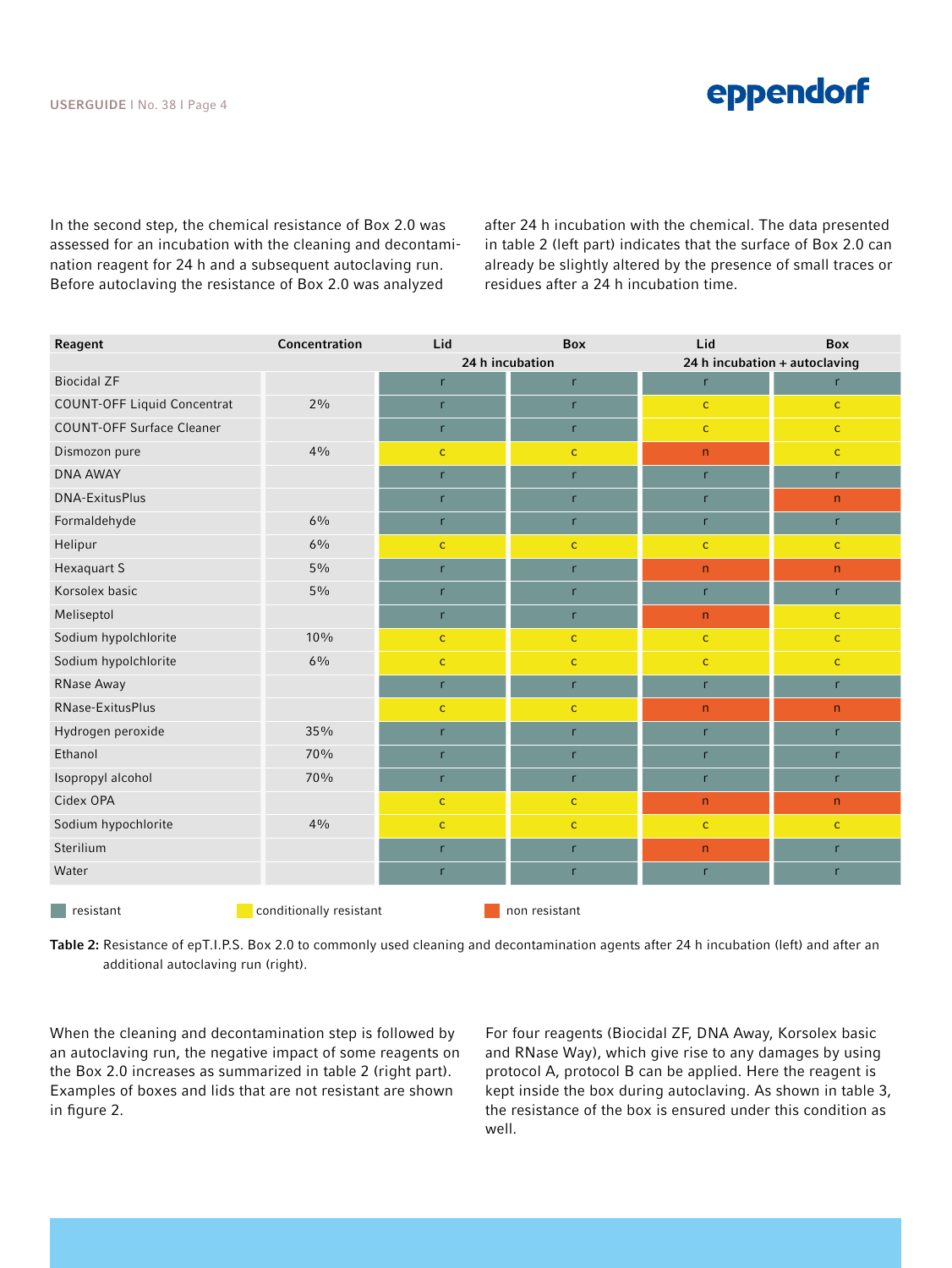

Fig a-b. Cleaning and decontamination of Box 2.0. The Box 2.0 is not resistant against the reagents RNase-Exitus plus

Fig c-d. Cleaning and decontamination of Box 2.0. The Box 2.0 is not resistant against the reagents Hexaquart S



Fig g-h. Cleaning and decontamination of Box 2.0. The Box 2.0 is not resistant against the reagents Cidex



Figure 2a-f: Pictures show the Box appearance after 24 h of the reagent with a subsequent autoclaving run.